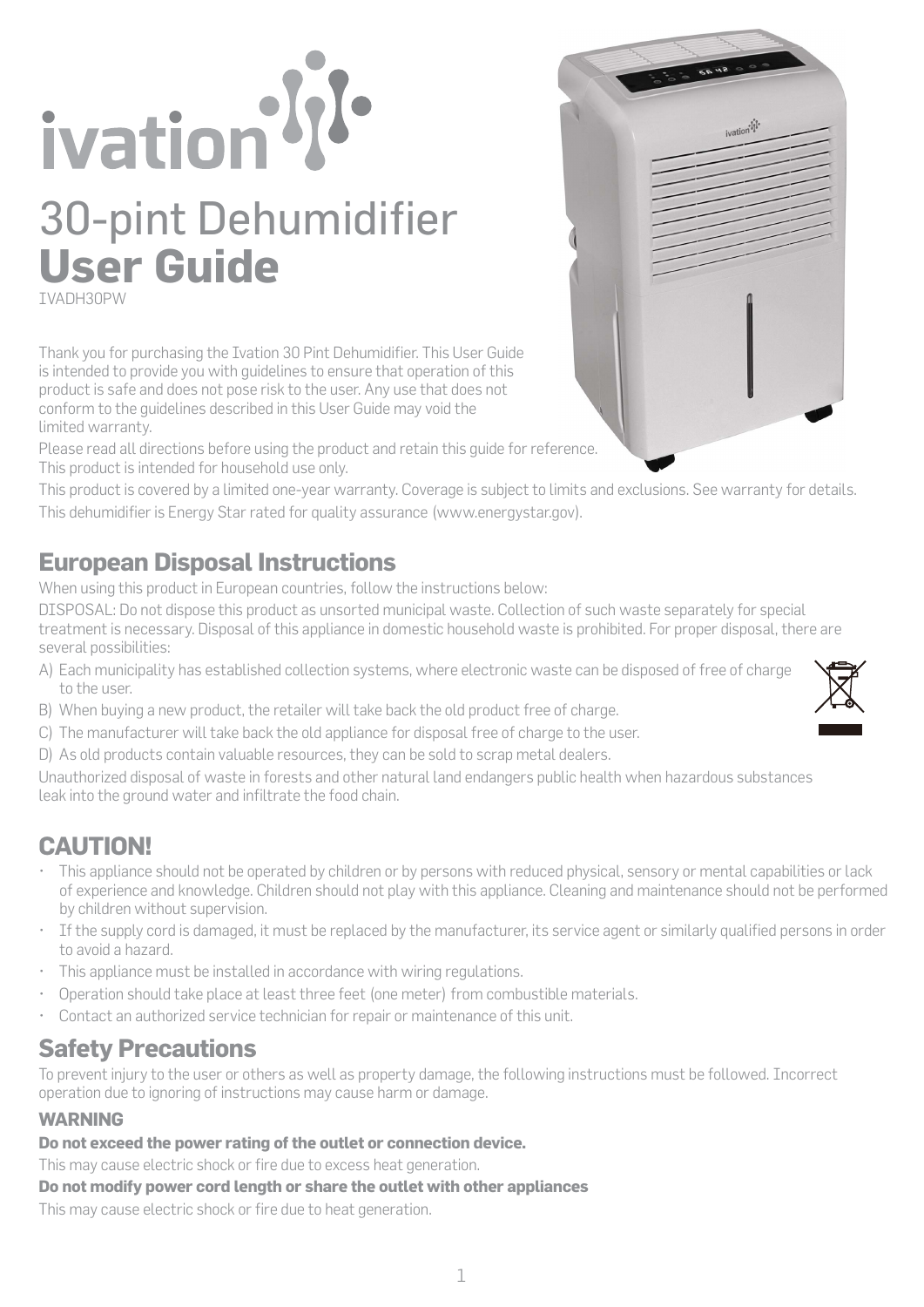#### **Disconnect the power if strange sounds, smell, or smoke comes from it.**

This may cause fire and electric shock.

**Do not use the machine near flammable gas or combustibles, such as gasoline, benzene, thinner, etc.** This may cause an explosion or fire.

**Do not operate or stop the unit by switching on or off the power.**

This may cause electric shock or fire due to heat generation.

**Do not insert or pull out plug with wet hands.**

This may cause electric shock.

**Never try to take apart or repair the unit by yourself.**

This may cause failure of machine or electric shock.

**Do not drink or use the water drained from the unit.**

This contains contaminants and could make you sick.

**Do not damage or use an unspecified power cord.**

This may cause electric shock or fire.

**Do not place the unit near a heat source.**

Plastic parts may melt and cause a fire.

**Before cleaning, turn off the power and unplug the unit.**

This may cause electrical shock or injury.

**Do not remove water bucket during operation.**

This may cause electric shock.

## **CAUTION**

#### **Do not cover the intake or exhaust openings with cloths or towels.**

A lack of airflow can lead to overheating or fire.

**Never insert fingers or other foreign objects into grills or openings. Take special care to warn children of these dangers.**

It may cause electric shock or failure of appliance.

**Always insert the filters securely. Clean filter once every two weeks.**

Operation without filters may cause failure of appliance.

**Care should be taken when using the unit in a room with the following persons:** 

Infants, children, elderly people, and people not sensitive to humidity.

**Do not place heavy objects on the power cord and take care so that the cord is not compressed.**

This presents a danger of fire or electric shock.

**If water enters the unit, turn the unit off and disconnect the power. Contact a qualified service technician.** This may cause failure of appliance or accident.

#### **Do not use in areas where chemicals are handled.**

This will cause the unit to deteriorate due to chemicals and solvents dissolved in the air.

#### **Do not climb up on or sit on the unit.**

You may be injured if you fall or if the unit falls over.

### **Do not place flower vases or other water containers on top of the unit.**

Water may spill inside the unit, causing insulation failure and electrical shock or fire.

# **Electrical Information**

- See the information on the rear panel of the unit for electrical and other technical data specific to this unit.
- Be sure the unit is properly grounded. To minimize shock and fire hazards, proper grounding is necessary.
- The power cord is equipped with a three-prong grounding plug for protection against shock hazards.
- Your unit must be used in a properly grounded wall outlet. If the wall outlet you intend to use is not adequately grounded or protected by a time delay fuse or circuit breaker, have a qualified electrician install the proper outlet.
- Ensure the outlet is accessible after unit installation.
- **Do not use extension cords or an adapter plug with this unit.** However, if it is necessary to use an extension cord, use an approved dehumidifier extension cord only (available at most local hardware stores).
- To avoid the possibility of personal injury, always disconnect the power supply to the unit, before installing and/or servicing.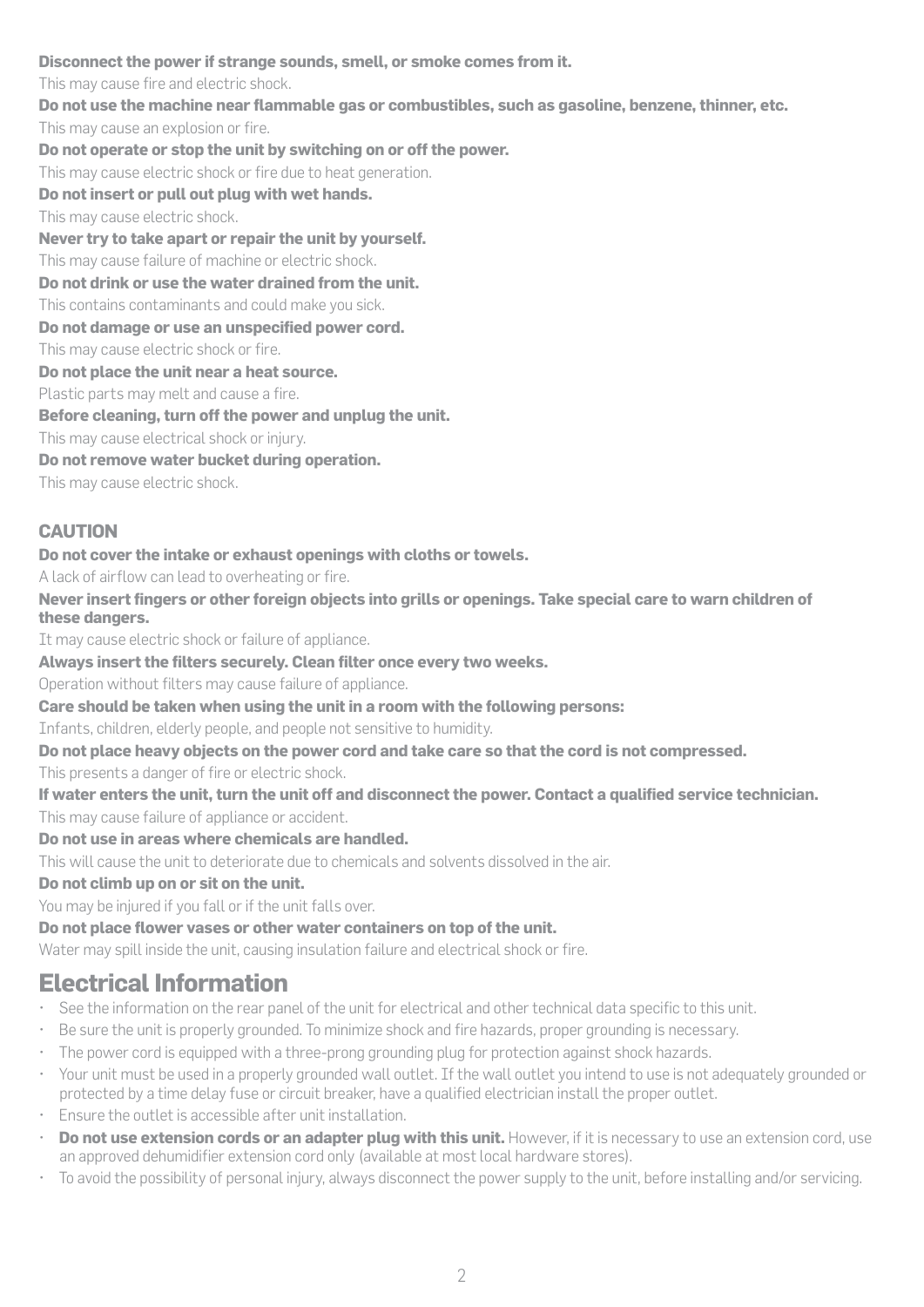# **Understanding the Control Panel**

The control panel may differ slightly from the illustration below.



# **Lights and Displays**

1 Reservoir Full Light

- Indicates when water reservoir is full
- 2 Defrost Light Indicates Defrost Mode activation when temperature is low.
- 3 Current Temp/Timer Display Displays current temperature when unit is in operation. When "Timer" button is pressed to set operation time, this display shows set time for ten (10) seconds before returning to current temperature display.
- 7 Set Humidity/Current Humidity Display

Displays current humidity when unit is in operation. To select preferred humidity, press  $\odot$  or  $\odot$ . Selections will display here in increments of 5% with each press. Adjustable range is between 30% and 90% RH (relative humidity). Once humidity is set, display will return to current humidity after ten (10) seconds.

### **Control Buttons**

4 Power ON/OFF Button Turns the unit ON or OFF manually.

- 5 Fan Speed Button Choose HIGH ( $\cdot$   $\cdot$   $\cdot$  ) or LOW ( $\cdot$  $\cdot$ ) fan speed (speed indicator lights above button)
- 6 Timer Button Press to initiate the Auto start and Auto stop feature.
- 8 °C/°F Button Press to switch between Celsius and Fahrenheit.

# **Components**

- 1. Control Panel
- 2. Moist Air Intake
- 3. Air Filter
- 4. Drain Reservoir
- 5. Roll Casters
- 6. Handle
- 7. Dehumidified Dry Air Vent
- 8. Continuous Drainage Outlet



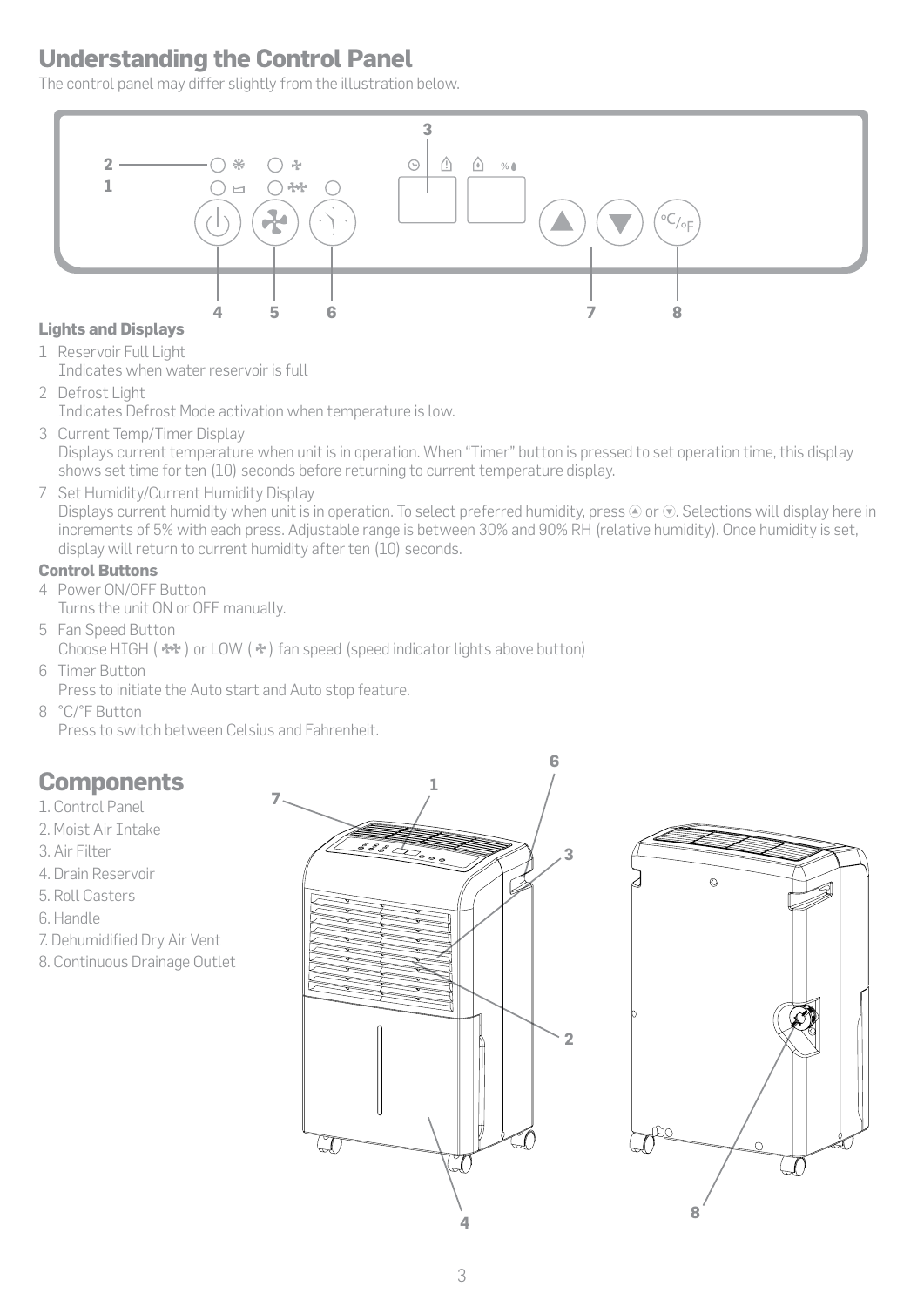5. Connect drain hose to continuous drainage outlet.

4. Insert the drain hose through the hole in the drain cover.

- 6. Tighten drain cover by turning clockwise.
- 7. Return water reservoir to original position.

### 4

# **Operational Instructions**

### **General Operation**

- 1. Place the unit in the upright position ensuring that it is on a flat, stable, heat-resistant surface.  *Note: To avoid a hazardous condition, do NOT place within 39 inches (100 mm) of anything that is flammable or heat-sensitive.*
- 2. Plug unit into wall socket (check the rating label to ensure that it matches the voltage of your electrical outlet).
- 3. Ensure that the Water Reservoir is properly attached and placed.  *Note: If the Reservoir Full light illuminates on first use, slide water reservoir out and make sure that "Float" lever moves freely. Return reservoir to proper position.*

### **When Reservoir Full Light is ON**

When the reservoir is full, the unit will stop and the "Reservoir Full" light will illuminate. Carefully remove the reservoir from the unit by sliding it out from the front of the unit, and discard water. Once the reservoir is empty, return it to position. The unit will return to normal operation.

*Note: Use both hands when emptying the reservoir to avoid spillage.*

### **Defrost Mode**

When the unit operates at low temperatures (less than 56.6°F/12°C, a layer of frost may develop on the evaporator surface, which reduces the dehumidifier's efficiency. In these cases, the unit goes into periodic Defrost Mode. Time to defrost may vary.

Note: This unit can operate in temperatures as low as 41°F/5°C. If the unit freezes, turn OFF and restart. If the room temperature remains below 41°F/5°C, switch the unit OFF.

# **Continuous Drainage Function**

Continuous Drainage Function

If the unit is operating in a location with good drainage, follow the steps below to use the Continuous Drainage Function:

- 1. To avoid periodic emptying of the water reservoir, use the Continuous Drainage Function by attaching the drain hose (included) to the continuous drainage outlet at the back of the unit.
- 2. Unscrew and remove drain cover.
- 3. Remove soft rubber stopper (place in water reservoir for storage).



Back of the unit

Drain cover

Drain hose



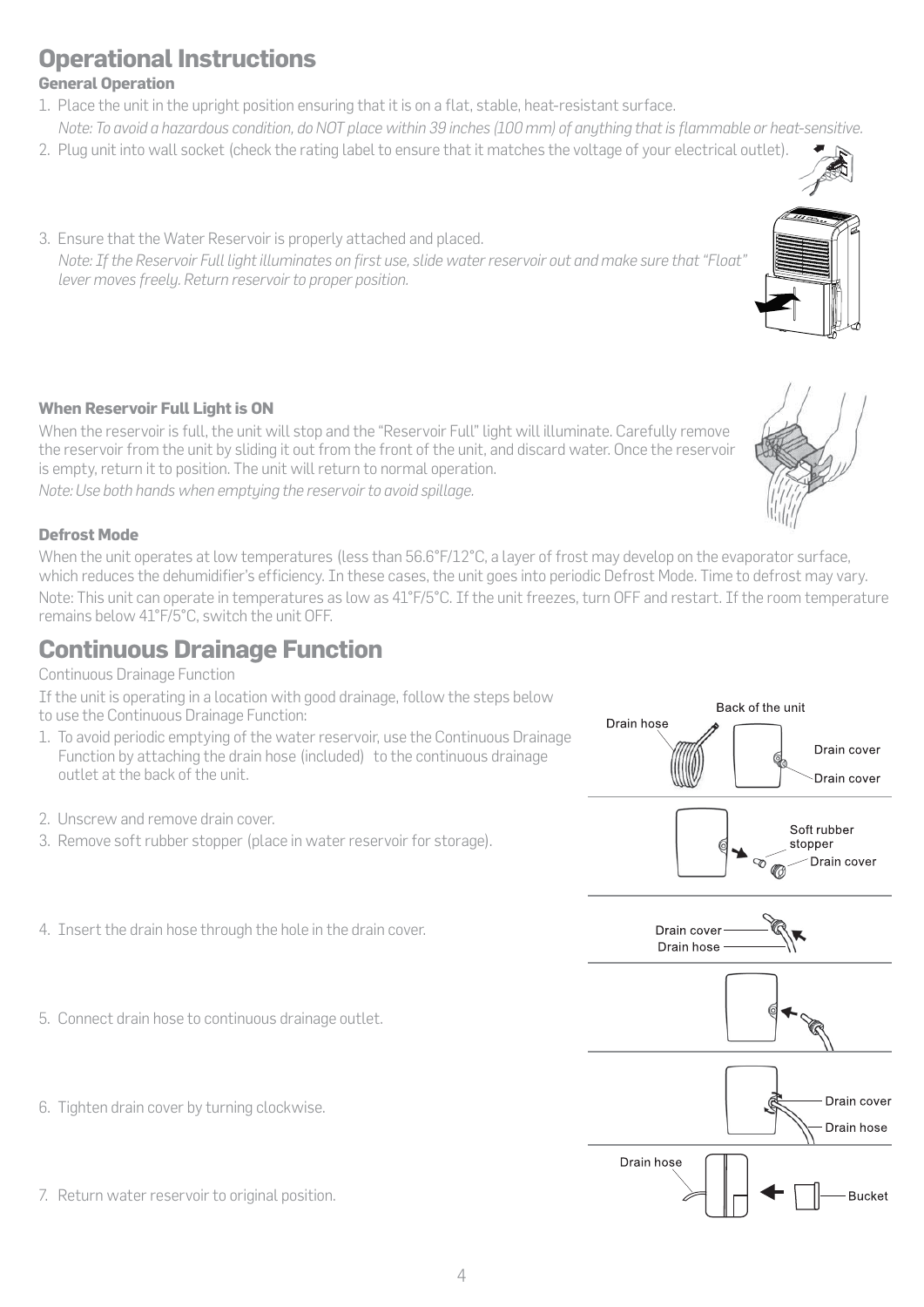Make sure the unit in unplugged from wall unit before cleaning.

# **Cleaning the exterior**

- 1. Wipe with clean soft cloth.
- 2. If unit is especially dirty, use mild detergent with a moist cloth.
- 3. Do NOT clean with hose or immerse in water as this may short circuit the unit causing it to malfunction.

# **Cleaning the air filter**

The air filter is designed to filter dust and other materials from the air. When the air filter is clogged, the unit will use more electricity to operate. For optimal efficiency, clean the air filter once every two (2) weeks.

- 1. Pull air filter out gently.
- 2. Clean with a vacuum cleaner or wash with clean water and dry with a soft cloth.
- 3. Carefully re-install air filter to the unit

# **Troubleshooting Guide**

# **Unit does not start**

- Make sure the dehumidifier's plug is secured entirely into the outlet.
- Check your home fuse/circuit breaker box.
- Dehumidifier has reached its preset level or bucket is full.
- Water bucket is not in the proper position.

# **Dehumidifier does not dry the air as it should**

- Allow enough time to remove the moisture.
- Make sure there are no curtains, blinds or furniture blocking the front or back of the dehumidifier.
- The humidity control may not be set low enough.
- Check that all doors, windows and other openings are securely closed.
- Room temperature is too low, below 41°F (5°C).
- There is a kerosene heater or something giving off water vapor in the room.

# **The unit makes a loud noise when operating**

- The air filter is clogged.
- The unit is tilted instead of upright as it should be.
- The floor surface is not level.

# **Frost appears on the Coils**

• This is normal. The dehumidifier has Auto defrost feature.

# **Water on floor**

- Hose to connector or hose connection may be loose.
- Intend to use the bucket to collect water, but the rear drain plug is removed.

# **ES, AS, P2 and EC appear in the display**

• These are error codes and protection code. See the CONTROL BUTTONS ON THE DEHUMIDIFIER section.